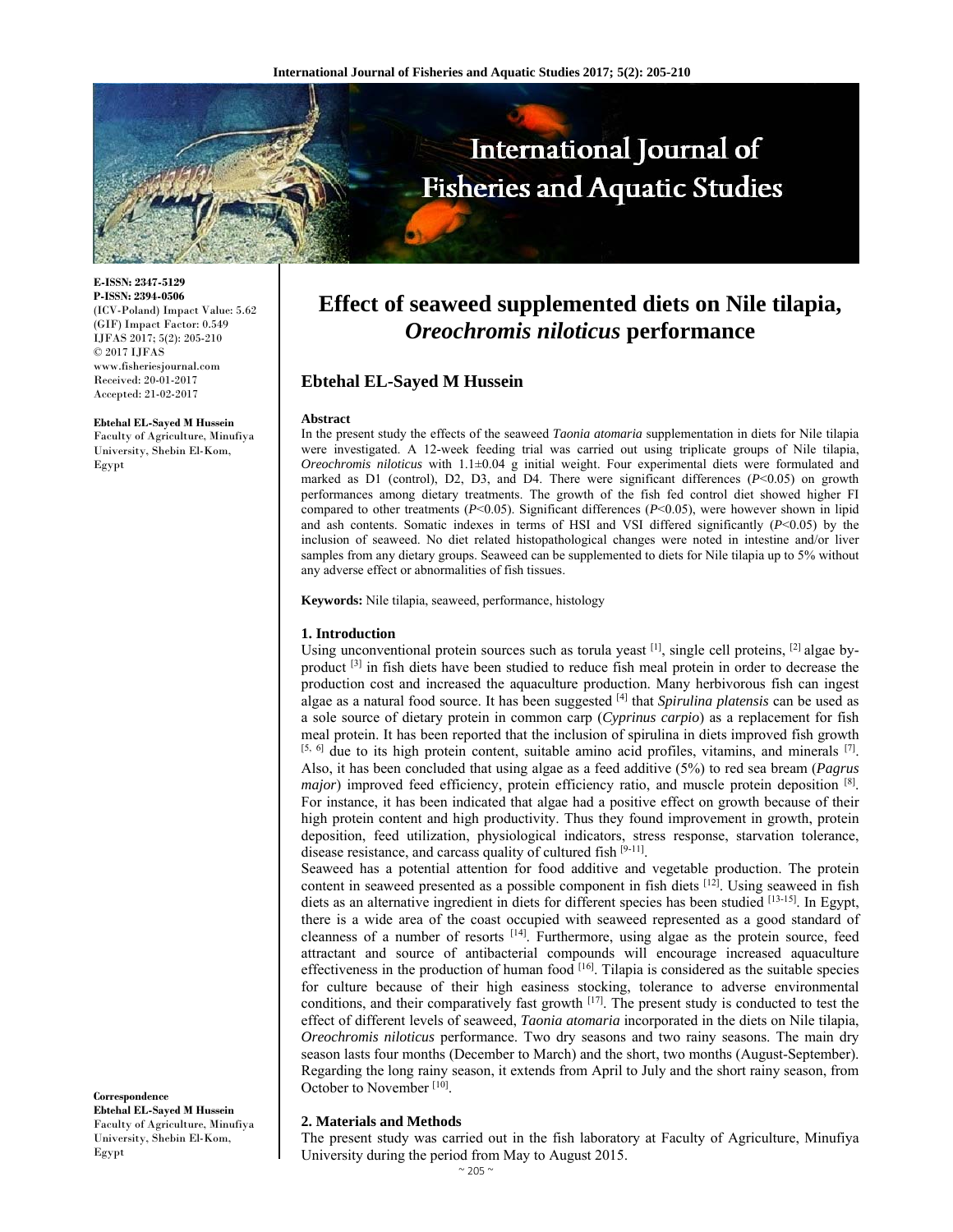## **2.1. The experimental fish**

Nile tilapia, *Oreochromis niloticus* fingerlings were obtained from a local fish hatchery (Saft Khaled, Behera Governance, Egypt). Twelve 80-L glass aquaria were randomly stocked with15fish each with an initial average weight  $1.1\pm 0.04$  g. The aquaria were supplied with aerated and chlorine free fresh water. Each three groups of fish were fed one of the experimental diets three times per day at a feeding rate of 4% of body weight at the beginning and the feeding rates were adjusted according to fish periodical live body weights every two weeks for 12 weeks feeding. The aquaria were cleaned daily and two thirds of the water replaced before feeding.

## **2.2. Preparation of algae**

Algae seaweed: the brown algae seaweed *Taonia atomaria* was obtained from Edifina Company. It was collected from Alexandria water (Mediterranean Sea). These algae were identified by specialized researchers in the National Research center. The algae were washed firstly in water to remove all mechanical impurities. The algae were spread in the sun several days to dry, then the clean dry algae was cut into small pieces. Algae bran was finely powdered using a mixer (Brawn AG, Frankfurt M) then the bran finally sieved by mesh screen size. The powder algae were packaged in polyethylene bags and maintain at room temperature till used. The values calculated on dry weigh basis.

#### **2.3. The experimental diets**

The formulated diets containing 28% crude protein and 2455 kcal/kg. All ingredients were first ground to a small particle size (approximately 250 mm) in a Wiley mill (Labx Company, Midland, ON, Canada). The diets compositions were presented in Table 1. Four experimental diets were formulated including the control as basal diet (D1) without any supplementation, followed by three diets supplemented with seaweed meal at 50, 100 and 150 g  $kg<sup>-1</sup>$  (D2, D3, D4, respectively). Dry ingredients were thoroughly mixed prior to adding water to 40% moisture. Proximate composition of the experimental diet was determined according to AOAC methods [18]. The water quality parameters as water temperature and dissolved oxygen were measured every other day using a YSI Model 58 oxygen meter. pH was monitored twice weekly using an electronic pH meter (pH pen; Fisher Scientific, Cincinnati, OH). During the 12-week feeding trial, the water-quality parameters averaged  $(\pm$  SD): water temperature, 28 $\pm$  0.9 °C: dissolved oxygen, 6.5  $\pm$  0.5 mg <sup>-1;</sup> pH,  $7.5 \pm 0.2$ .

| Ingredients %                                                                                                                         | D1                       | D2             | D <sub>3</sub> | D4             |
|---------------------------------------------------------------------------------------------------------------------------------------|--------------------------|----------------|----------------|----------------|
| Soybean meal (SBM, 44% CP)                                                                                                            | 40                       | 39             | 38             | 37             |
| Fish meal $(70\% \text{ CP})$                                                                                                         | 10                       | 10             | 10             | 10             |
| Wheat flour                                                                                                                           | 10                       | 10             | 10             | 10             |
| Yellow corn                                                                                                                           | 10                       | 10             | 10             | 10             |
| Wheat bran                                                                                                                            | 20                       | 16             | 12             | 8              |
| Seaweed (18% CP)                                                                                                                      | $\overline{\phantom{a}}$ |                | 10             | 15             |
| Vegetable oil                                                                                                                         | 4                        | 4              | 4              | 4              |
| Molasses                                                                                                                              | $\overline{c}$           | 2              | $\overline{c}$ | 2              |
| Vitamin and minerals permix $1$                                                                                                       | $\mathfrak{D}$           | 2              | C              | $\overline{2}$ |
| Di calcium phosphate                                                                                                                  | $\mathfrak{D}$           | $\mathfrak{D}$ | ↑              | $\mathfrak{D}$ |
| Total                                                                                                                                 | 100                      | 100            | 100            | 100            |
| Chemical composition (% DM)                                                                                                           |                          |                |                |                |
| Crude protein                                                                                                                         | 28.1                     | 28.3           | 28.3           | 28.4           |
| Crude lipid                                                                                                                           | 9.8                      | 10.1           | 10.5           | 10.7           |
| Ash                                                                                                                                   | 8.2                      | 8.5            | 8.8            | 8.9            |
| Vitamins and minerals permix (mg or IU if mentioned kg die 1t): vitamin A, 8000 IU; vitamin D3, 4000 IU; vitamin E 50 IU; vitamin K3, |                          |                |                |                |

**Table 1:** Composition and proximate analysis of the experimental diets.

19IU;vitamin B2, 25mg; vitamin B3, 69mg; nicotinic acid, 125mg; thiamine, 10mg; folic acid, 7 mg; biotin, 7mg; vitamin B12,75mg; choline, 400mg and vitamin C, 200 mg. 300 mg I, 100mg Co, 100mg Si, 50000mg Zn, 70000mg Mn, 30000mg, Fe, 4000 Cu, and Ca Co3 even 1 KG.

## **2.4. Analytic parameters**

Before the beginning of the feeding trial, proximate compositions (%) of seaweed including moisture and ash were determined according to AOAC methods [18], Crude protein, crude lipid and crude fibre were determined by Kjeldahl, Soxlet and Fibre Tech Analyzer respectively. By the end of the feeding trial analyses of body composition as crude protein, moisture, and ash were performed by standard procedures [18]. Six fish from each tank were sampled for biochemical analysis. Fish were homogenized individually for whole body composition and frozen at-18 °C for proximate chemical analysis at the laboratory of the faculty of Agriculture at Minufiya University. Samples were analyzed as follows: dry matter after desiccation in an oven (105 °C for 24 h), crude protein (micro kjeldahl, N x 6.25), and crude lipid (ether extraction by soxlhet method).

All fish were counted and weighed by the end of the feeding trial to calculate percent weight gain (PWG; [BW – initial  $BW \times 100$ /initial BW), feed conversion ratio (FCR; dry feed consumed/WG), feed efficiency ratio (FER; WG/ dry feed

consumed ), protein efficiency ratio (PER; WG/protein intake), specific growth rate (SGR; [ln final BW – ln initial  $BW$   $\times$  100/days), and survival ([no. of fish at the end of the experiment/no. of fish at the beginning of the experiment]  $\times$ 100).

Somatic indexes:

 $HSI = 100 \times$  [liver weight (g)/fish weight (g)]

GSI=  $100 \times$  [gonad weight (g)/fish weight (g)]

VSI =  $100 \times$  [viscera weight (g)/fish weight (g)].

#### **2.5. Histological analysis**

Six fish per treatment were randomly selected and sacrificed. The viscera were dissected and preserved in 10% neutral buffered formalin (Thermo Fisher, Kalamazoo, MI) for 48 h. The following day, the viscera were washed with water several times and preserved in 75% ethyl alcohol for further processing. The liver and intestine were separately dissected and examined. Tissues were routinely processed and stained hematoxylin and eosin (H&E) stain for examination through the light electric microscope [19].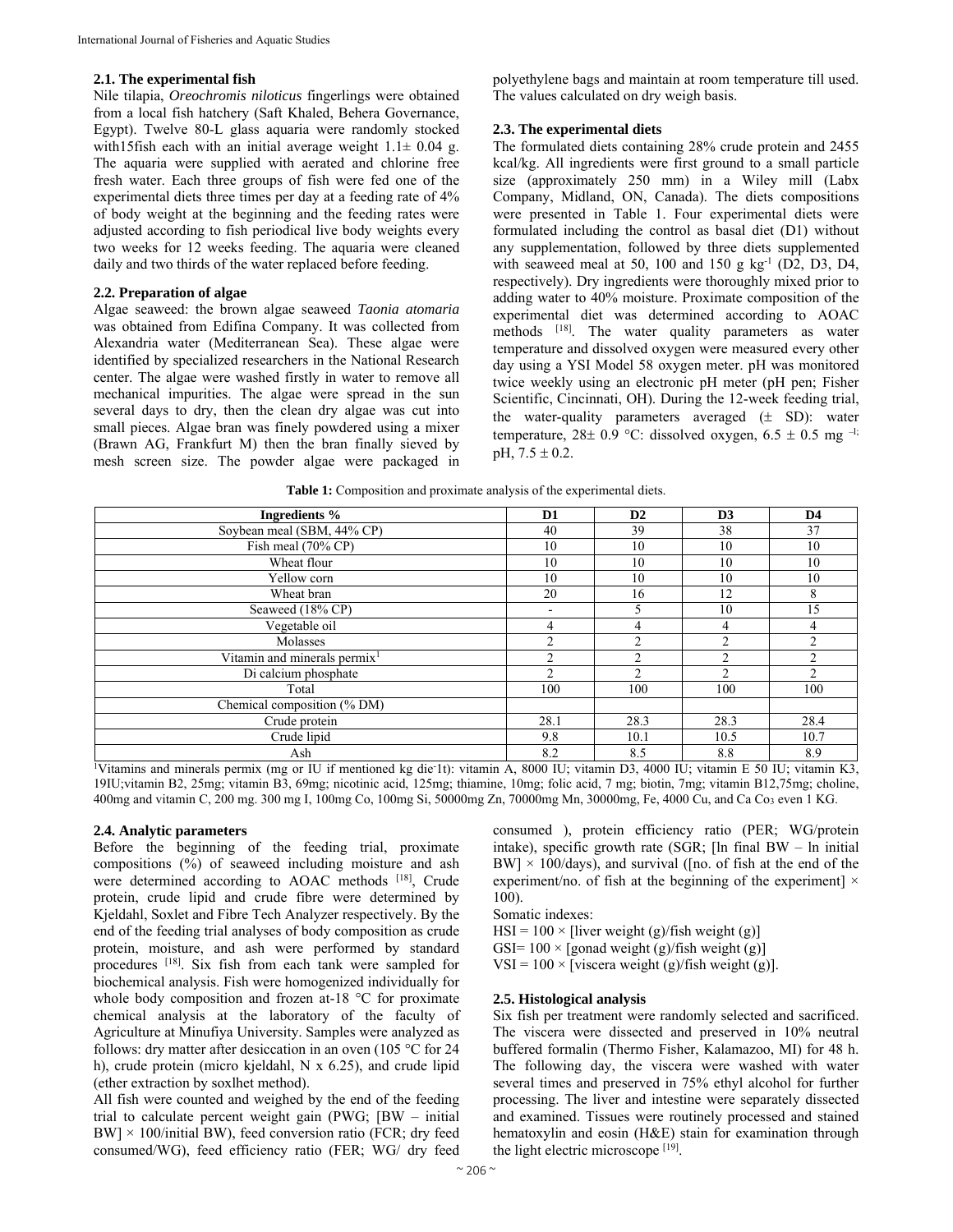#### **2.6. Statistical analysis**

A one way ANOVA test was used to test the differences among dietary treatments. The percentage data of weight gain and specific growth rate were arcsine transformed before the ANOVA analysis. Differences were considered significant at the *P*<0.05. The differences among means were determined using Duncan 's multiple range test [20].

## **3. Results**

## **3.1. Growth performance**

The growth performance and feed utilization of seaweed incorporated diets on Nile

Tilapia, *Oreochromis niloticus* are presented in Table 2. The final weight, total weight gain (g) and weight gain (%) were significantly (*P*<0.05) increased by increasing the seaweed level in the diets. Fish fed D4 have exhibited the highest value (13.3), and the lowest value (9.6) was obtained when fish fed D2. Also, the highest value (12.2) of total weight gain was observed with fish fed D4 and the lowest value (8.5) was obtained with fish fed D2. The results of weight gain % increased to (1111.3) when fish fed D4 and decreased to (777.6) when fish fed D2. The same trend was observed with specific growth rate (SGR%/fish/day); although the differences were not significant, the highest value (2.94) was observed when fish fed D4 whereas; the lowest value (2.57) was observed when fish fed D2. The lowest feed conversion value (0.93) was observed with fish fed D4 and the highest value (1.4) was observed with fish fed D2. The differences between treatments were not significant (*P*>0.05). The same trend was observed with FER values. Fish fed D4 obtained the highest value (1.1) and the lowest value was observed with fish fed D2 (0.73). The difference between treatments was not significant (*P*>0.05). PER values did not differ significantly (*P*>0.05) among all treatments. The highest value was obtained with fish fed D4 (4.2), followed by D3 (3.01), D2 (2.8) and then the control diet (2.8). Concerning somatic indexes, the differences were significant (*P*<0.05) among all treatments in terms of HSI and VSI. D4 realized the lowest value (1.32) of HSI and the highest value was obtained by using D1 and D2 (2.3). While, the highest value of VSI was obtained by using D3 (4.7) and the lowest value (3.3) was observed with the control diet, D1. However, GSI tended to increase from (1.56) when fish fed D2 to (1.9) when fish fed D4. The results were not significantly differed (*P*>0.05) among all treatments. The survival rate of all treatments was 100% during the experimental period.

**Table 2:** Growth performance and feed utilization of juvenile Nile tilapia *Oreochromis niloticus* (initial wt 1.1±0.04 g) fed seaweed meal as feed additive in the diets for 12 weeks. Values are mean  $\pm$  SD of triplicate groups.

| Values                                                           | $0 g kg-1$                    | $50 g kg-1$                  | $100 g kg^{-1}$              | $150 g kg-1$                  |
|------------------------------------------------------------------|-------------------------------|------------------------------|------------------------------|-------------------------------|
| $FBW$ (g fish <sup>-1</sup> )                                    | $10.5 \pm 1.3$ <sup>ab</sup>  | $9.6 \pm 2.3$ <sup>a</sup>   | $10.0 \pm 0.6$ <sup>ab</sup> | $13.3 \pm 2.0^{\circ}$        |
| $TWG$ (g fish <sup>-1</sup> )                                    | $9.4 \pm 1.3$ <sup>ab</sup>   | $8.5 \pm 2.2$ <sup>a</sup>   | $8.9 \pm 0.7$ <sup>ab</sup>  | $12.2 \pm 2.1$ <sup>b</sup>   |
| $WG(%)^{\dagger}$                                                | 913.6 $\pm$ 68.6 <sup>a</sup> | $777.6 \pm 155.9^{\text{a}}$ | $838.3 \pm 163.9^{\circ}$    | $1111.3 \pm 285$ <sup>a</sup> |
| $SGR$ (% day <sup>-1</sup> ) <sup><math>\frac{3}{4}</math></sup> | $2.76 \pm 0.1^{\text{a}}$     | $2.57 \pm 0.2$ <sup>a</sup>  | $2.65 \pm 0.2$ <sup>a</sup>  | $2.94 \pm 0.3^{\text{a}}$     |
| $FI$ (g fish <sup>-1</sup> )                                     | $12.6 \pm 0.7^{\mathrm{b}}$   | $11.5 \pm 1.1$ <sup>ab</sup> | $11.4 \pm 0.1$ <sup>ab</sup> | $11.2 \pm 0.3$ <sup>a</sup>   |
| FCR <sup>§</sup>                                                 | $1.3 \pm 0.1^{\circ}$         | $1.4 \pm 0.2^{\circ}$        | $1.3 \pm 0.1^{\circ}$        | $0.93 \pm 0.2$ <sup>a</sup>   |
| <b>FER</b>                                                       | $0.75 \pm 0.1^{\circ}$        | $0.73 \pm 0.1^{\circ}$       | $0.78 \pm 0.1$ <sup>a</sup>  | $1.1 \pm 0.2^{\mathrm{b}}$    |
| PI(g)                                                            | $3.3 \pm 0.2^{\circ}$         | $3.0 \pm 0.3$ <sup>ab</sup>  | $2.9 \pm 0.02$ <sup>ab</sup> | $2.9 \pm 0.1$ <sup>a</sup>    |
| PER <sup>1</sup>                                                 | 2. $8 \pm 0.2$ <sup>a</sup>   | $2.8 \pm 0.5^{\text{a}}$     | $3.01 \pm 0.2$ <sup>a</sup>  | $4.2 \pm 0.7^{\mathrm{b}}$    |

Means with different letters are significantly different at (*P*<0.05).

 $\frac{1}{4}WG$  (%) = 100 × (final body weight – initial body weight)/initial body weight

 $\frac{1}{2}$ SGR (%/day) = 100 × (Ln final weight – Ln initial weight)/Time (days)

 $\S$ FCR = Total feed consumed (g fish<sup>-1</sup>)/weight gain (g fish<sup>-1</sup>)

Therefore  $f(\text{Per}^{\text{per}}) = \text{weight gain} (g \text{ fish}^{-1})/\text{protein intake} (g)$ 

#### **3.2. Body composition**

The analysis of fish body composition is presented in Table 3. A slight difference between treatments was observed in terms of moisture and protein contents of body composition (%) but non-significant. The highest value (68.2) of moisture was observed with fish fed D4 and the lowest value (65.1) was obtained with fish fed D1. Also, the same trend was observed with the protein content. The highest value (55.6) was observed with fish fed D4 and the lowest value (50.2) was

obtained with fish fed D1. There were significant differences among all treatments  $(P<0.05)$  in lipid content  $(\%)$ , and the lowest value (14.1) was observed with fish fed D1. While, the highest value (19.7) was obtained with fish fed D3. The ash content (%) of fish body differed significantly among all treatments. The highest value (12.3) was observed with fish fed D4; however, the lowest value (9.3) was obtained with fish fed D1.

**Table 3:** Body composition of Nile tilapia *Oreochromis niloticus* juvenile (initial wt 1.1±0.04 g) fed seaweed supplemented diets for 12 weeks.

| Treatments   | <b>Moisture</b>             | Protein                     | Lipid                       | Ash                         |
|--------------|-----------------------------|-----------------------------|-----------------------------|-----------------------------|
| Initial *    | 70.8                        | 43.4                        | 14.3                        | 9. I                        |
| D1. Control  | $65.1 \pm 0.7^{\rm a}$      | $50.2 \pm 1.2$ <sup>a</sup> | $14.1 \pm 0.0^{\text{ a}}$  | $9.3 \pm 0.2^{\text{a}}$    |
| $D2.5%$ diet | $66.3 \pm 0.4$              | $55.2 \pm 0.0^{\rm b}$      | $16.3 \pm 0.1^{\mathrm{b}}$ | $11.2 \pm 0.1^{\mathrm{b}}$ |
| D3. 10% diet | $67.9 \pm 0.4^{\circ}$      | 54.5 $\pm$ 1.4 <sup>b</sup> | $19.7 \pm 0.2$ <sup>d</sup> | $11.3 \pm 0.2^b$            |
| D4. 15% diet | $68.2 \pm 0.6$ <sup>b</sup> | $55.6 \pm 0.0^{\mathrm{b}}$ | $19.1 \pm 0.1$ c            | $12.3 \pm 0.1$ °            |

Values are mean ± S D of triplicate groups within a column. Means with different letters are significantly different at (*P*<0.05).

**Table 4:** Hepatosomatic, visecra and gonado somatic indexes of Nile tilapia *Oreochromis niloticus* juvenile fed seaweed supplemented diets for 12 weeks. Values are mean  $\pm$  SD of triplicate groups.

| <b>Treatments</b> | HSI              | VSI                        | GSI                        |
|-------------------|------------------|----------------------------|----------------------------|
|                   | $2.3 \pm 0.2$ °  | $3.3 \pm 0.2^a$            | $1.9 \pm 0.5^{\circ}$      |
| D2                | $2.3 \pm 0.1$ °  | $4.1 \pm 0.5$ <sup>c</sup> | $1.57 \pm 0.6^{\text{ a}}$ |
| D3                | $1.69 \pm 0.2^b$ | $4.7 \pm 0.2^{\rm bc}$     | $1.6 \pm 0.6^{\text{ a}}$  |
| D4                | $1.32 \pm 0.1^a$ | $3.8 \pm 0.4^{ab}$         | $1.9 \pm 1.2$ <sup>a</sup> |

Means with different letters are significantly different at (*P*<0.05).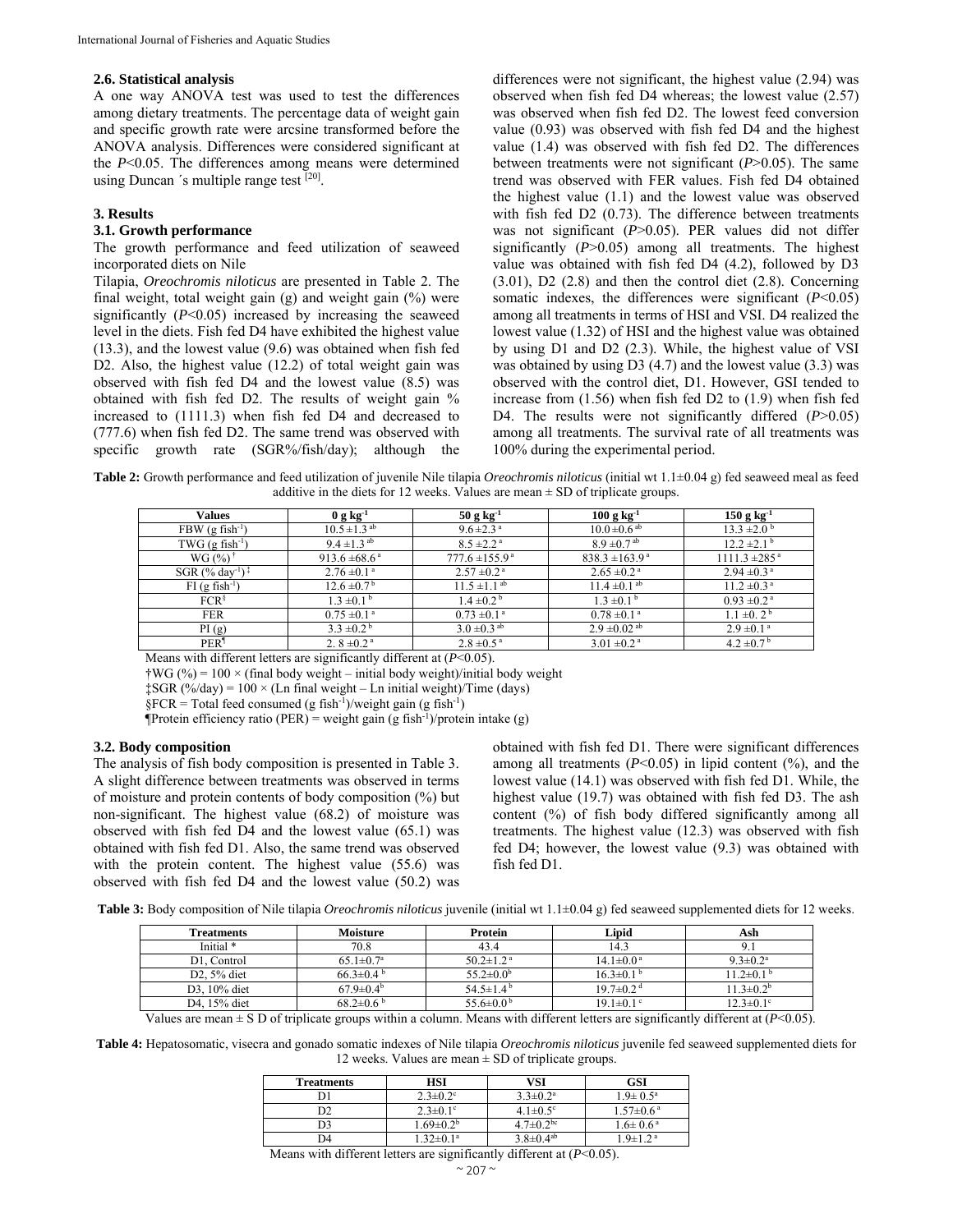#### **3.3. Histological analysis**

No histopathological changes were noted in the liver and/or intestine samples in the present study (Fig. 1 and 2). No dietrelated histopathological changes were noted in the intestine samples from any of the dietary group (Fig. 2). In fish fed seaweed supplemented diet, the intestinal mucosa was not affected and displayed typical features of the Control diet group. The simple mucosal folds and the lamina propria of the posterior intestine appeared normal. However, the absorptive vacuolization of cells was increased, and lamina propria was only moderately enlarged (Fig. 2). No basophilic granulocytes were observed in the lamina propria of intestinal mucosa, thus no inflammation occurred. Significant differences were observed in the incidence of lipid droplets in the hepatocytes of the fish liver when fed seaweed supplemented diet (Fig. 1).

## **Figure captions**

Fig.1. Sections of Liver in Nile tilapia fed different diets (A, basal diet) without any supplementation, followed by three diets supplemented with seaweed at 50, 100, 150 g kg<sup>-1</sup> (B, C, D, respectively). Liver structure of fish fed control or diet supplemented with 50 g  $kg^{-1}$  showing normal histological structure (A, and B). In fish from seaweed diets (C and D) group hepatocytes contained larger lipid deposits (white spaces marked by arrows) than those in fish fed the control diet, and the nuclei of the hepatocytes were pushed to the cell wall. Scale bars= 40 µm; H&E staining.

Fig.2. intestine histology of Nile tilapia fed different diets (A, basal diet) without any supplementation, followed by three diets supplemented with seaweed at 5, 10, 15% diet (B, C, D, respectively) showing normal histological structure. (H&E staining); scale bars  $= 40 \mu m$ .



**Fig 1:** Histopathological changes in liver of Nile tilapia fed different diets (A, Control) without any supplementation, followed by three diets supplemented with seaweed at 50, 100 and 150 g kg<sup>-1</sup> (B, C, D, respectively). There was no histopathological alteration in the liver structure of fish fed control (A) and fish fed diet supplemented with seaweed at 50 g kg<sup>-1</sup> (B). Hepatocytes contained larger lipid deposits (white spaces marked by arrows) than those in fish fed the control diet, and the nuclei of the hepatocytes were pushed to the cell wall in liver of fish fed diets with increased level of seaweed 100 and 150 g kg<sup>-1</sup> (C, D) (H&E; staining) scale bars = 40  $\mu$ m.



**Fig 2:** Intestine histology of Nile tilapia fed different diets (A, control) without any supplementation, followed by three diets supplemented with seaweed at 50, 100 and 150 g  $kg^{-1}$  diet (B, C, D, respectively) for 12 weeks. (A) The intestine of fish fed control diet showed few inflammatory cells infiltration in the mucosal layer. Diets supplemented with seaweed (B, C, D) at different levels exhibit diffuse goblet cells formation was observed in the lining mucosal epithelium associated with inflammatory cells infiltration in the underlying lamina propria. (H&E staining); scale bars = 40  $\mu$ m.

#### **4. Discussion**

Fish fed seaweed supplemented diets with increasing level showed increase in growth performance of Nile tilapia during the experimental period in terms of the final weight, total weight gain (g) and weight gain (%) were significantly (*P*<0.05, Table 2). These results differed with [21] who found reduction, in weight gain of Nile tilapia (*O. niloticus*) fingerlings fed brown seaweed (*A. nodosum*) at level of 3%. Also, it has been observed a decrease in juvenile grey mullet (*Chelon labrosus*) fed red seaweed (*Porphyra purpurea*) at 0, 16.5, and 33%  $[12]$ . Moreover,  $[22, 23]$  found no effects on gilthead seabream (*Sparus aurata*) performance and Senegalese sole (*Solea senegalensis*), respectively when fish were fed diets supplemented with seaweed. On contrast, higher growth performance in Red tilapia (*Oreochromis sp*.) fed diets up to 15% level of seaweed  $[24]$ . Also, it has been reported enhanced growth in Rainbow trout (*Oncorhynchus mykiss*) fed diets with up to 10% of seaweed supplementation  $[25]$ . Concerning the aquatic macrophytes,  $[15]$  recommended lower levels of inclusion (25%) to obtain good growth of Tilapia. The lowest feed conversion value (0.93) was observed with fish fed D4 and the highest value (1.4) was observed with fish fed D2. The differences between treatments were not significant (*P*>0.05). The decrease of fish growth and feed utilization when fed diets supplemented with seaweed at levels higher than 5% could be explained by the presence of anti-nutritional factors such as saponin, tannins and phytic acid which occurred in several plants [26]. Seaweed supplemented diets did not affect the body composition of Nile tilapia. No significant differences in body composition, in terms of moisture and protein were observed in the present work. The highest values of moisture and protein were obtained with fish fed D4, while the lowest values were observed with fish fed D1 respectively. Moreover, the significant differences were observed in lipid and ash contents of fish body composition, and the highest value of lipid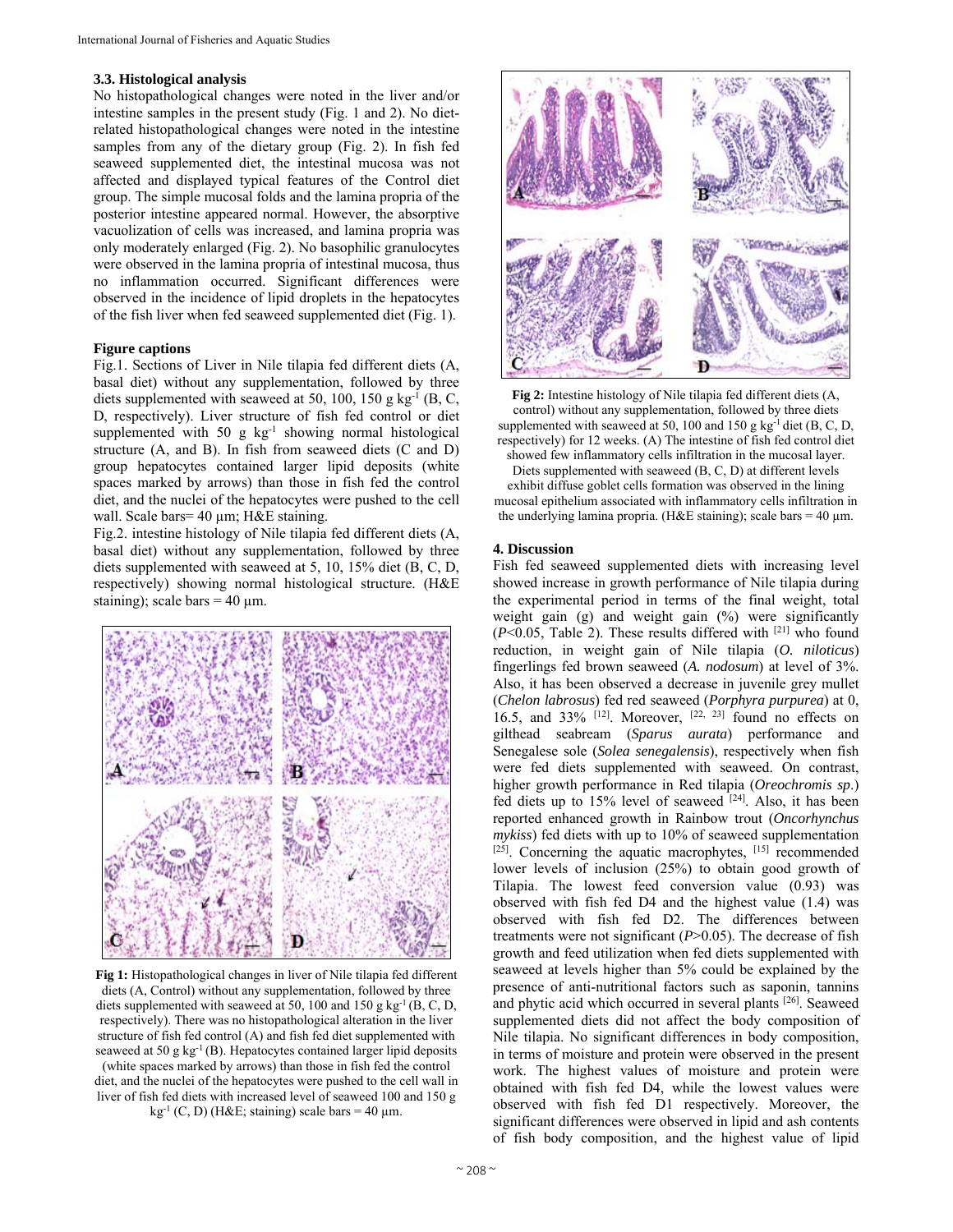content was obtained with fish fed D3; whereas the lowest value was observed with fish fed D1. Furthermore, fish fed D4 gave the highest value of ash content and fish fed D1 gave the lowest value. These results are similar to [27]. Our results are in contrast with [28] who resulted that adding seaweed to Nile tilapia diets caused a reduction in body lipid and an improvement in protein of the carcass. The inclusion of Ulva meal in diets improved lipid metabolism, especially lipolysis [29] Dietary algae speed up the absorption of ascorbic acid which motivates lipolysis and depresses lipogenesis [30]. Regarding to somatic indexes, which are used to determine the nutritional status of fish. There were significant differences in somatic indexes such as HSI, and VSI of fish fed seaweed supplemented diets but GSI did not differ significantly  $(P>0.05)$ . These results are in contrast with  $[27]$ who found reduction in HSI with fish fed on Ulva supplemented diets and it was explained by the decreasing of fat deposition in liver, which obviously affected its weight. The same author reported no effect of Ulva supplemented diets on GSI. Our results of GSI are in agreement with the same author. No histopathological changes were noted in the liver, or intestine in the present study (Fig. 1 and 2). The present results are in accordance with [3]. Feeding seaweed supplemented diets did not affect the digestive tract system functions in Nile tilapia.

## **5. Conclusion**

Our findings suggest that seaweed *Taonia atomaria* supplemented diets did not affect the performance of Nile tilapia. It can be supplemented to diets for Nile tilapia up to 5% without any adverse effect. Further studies will be focus on digestibility coefficients of seaweed to evaluate its nutritive value.

#### **6. Acknowledgement**

The financial support provided by the Minufiya University faculty of Agriculture, Shebin El-Kom, Egypt, for our fish research laboratory is greatly acknowledged.

## **7. References**

- 1. Olvera-Novoa MA, Martinez-Palacios CA, Olivera-Castillo L. Utilization of torula yeast, *Candida utilis*, as a protein source in diets for tilapia, *Oreochromis mossambicus*, fry. Aquacult. Nutr. 2002; 8:257-264.
- 2. Lunger AN, Craig SR, Mclean E. Replacement of fish meal in cobia, *Rachycentron canadum* diets using an organically certified protein. Aquaculture. 2006; 257:393-399.
- 3. Hussein EE-S, Dabrowski K, El-Saidy DMSD, Lee B-J. Enhancing the growth of Nile tilapia larvae/juveniles by replacing plant (gluten) protein with algae protein. Aquacult. Res. 2013; 44:937-949.
- 4. Nandeesha MC, Gangadhara B, Varghese TJ, Keshavanath P. Effect of feeding Spirulina platensis on the growth, proximate composition and organoleptic quality of common carp, *Cyprinus carpio*. Aquacult. Res. 1998; 29:305-312.
- 5. Nakazoe J, Kimura S, Yokoyama M, Iida H. Effect of supplementation of alga or lipids to the diets on the growth and body composition of nibbler *Girella punctata* Grey. Bull Tokai Res La. (in Japanese with English summary). 1986; 120:43-51.
- 6. Mustafa MG, Umino T, Miyake H, Nakagawa H. Effect of *Spirulina sp*. meal as feed additive on lipid

accumulation in red sea bream, *Pagrus major*. J. Appl. Ichthol. 1994; 10:141-145.

- 7. Nandeesha MC, Gangadhara B, Manissery JK, Venkataraman LV. Growth performance of two Indian major carps, catla (*Catla catla*) and rohu (*Labeo rohita*) fed diets containing different levels of *Spirulina platensis*. Bioresour. Technol. 2001; 80:117-120.
- 8. Mustafa MG, Wakamatsu S, Takeda T, Umino T, Nakagawa H. Effects of algae meal as feed additive on growth, feed efficiency, and body composition in red sea bream. Fish. Sc. 1995; 61:25-28.
- 9. Lu J, Takeuchi T. Spawning and egg quality of tilapia, *Oreochromis niloticus* fed solely on raw Spirulina throughout three generations. Aquaculture. 2004; 234:625-640.
- 10. Lu J, Takeuchi T, Satoh H. Ingestion, assimilation and utilization of raw Spirulina by larval tilapia, *Oreochromis niloticus* during larval development. Aquaculture. 2006; 254:686-692.
- 11. Abdel-Tawwab M, Ahmad MH. Live Spirulina (*Arthrospira platensis*) as a growth and immunity promoter for Nile tilapia, *Oreochromis niloticus* (L.), challenged with pathogenic *Aeromonas hydrophila*. Aquacult. Res*.* 2009; 40:1037-1046.
- 12. Davies SJ, Brown MT, Camilleri M. Preliminary Assessment of Seaweed *Porphyra Purpurea* in Artificial Diets for Thick-lipped Gray Mullet (*Chelon labrosus*). Aquaculture. 1997; 152:249-258.
- 13. Valente LMP, Gouvenia A, Rema P, Maltos J, Gomes EF, Pinto IS. Evaluation of Three Seaweeds Gracilaria Bursa-pastoris, Ulva rigida and Gracilaria cornea as Dietary Ingredients in European Sea Bass (*Dicentrarchus Labrax*) Juveniles. Aquaculture. 2006; 252:85-91.
- 14. Zaki MA, Nour AM, Omar E, Tag El-Din AE. The use of seaweed meal in feeding common carp *Cyprinus carpio*. Alex. J. Agric. Sci. 1947; (2):183-189.
- 15. El-Sayed AFM. Effects of substituting fish meal with *Azolla pinnata* in practical diets for fingerlings and adult Nile tilapia, *Oreochromis niloticus* (L.). Aquacult. Fish. Manag. 1992; 23:167-1.
- 16. Li S-S, Tsai H-J. Transgenic microalgae as a nonantibiotic bactericide producer to defend against bacterial pathogen infection in the fish digestive tract. Fish & Shellfish Immunol. 2009; 26:316-325.
- 17. El-Sayed AFM. Alternative dietary protein sources for farmed tilapia, *Oreochromis spp*. Aquaculture. 1999; 179(1-4):149-168.
- 18. AOAC. Association of Official Analytical Chemists. AOAC, Washington, DC. 2003, 21-447.
- 19. Banchroft JD, Stevens A, Turner DR. Theory and practice of histological techniques. 1996. Fourth ed. Churchill Livingstone, New York, London, San Francisco, Tokyo.
- 20. Duncan DB. Multiple range and multiple F tests. Biometrics. 1955; 11:1-42.
- 21. Alves Filho FM, Santos LD, Silva LCR, Bombardelli RA, Meurer F. Algae marrom (*Ascophyllum nodosum*) para alevinos de tilápia do Nilo. Rev Bras Saude Prod Anim. 2011; 12:1095-1102.
- 22. Linares F, Peleteiro JB, Álvarez-Blázquez B, Pazos G, Valente LMP, Rodriguez JL. Dietary Inclusion of 10% Seaweeds in Senegalese Sole (*Solea Senegalensis*) Juveniles. Aquaculture Europe, Donostia–San Sebastián, Spain. 2014.